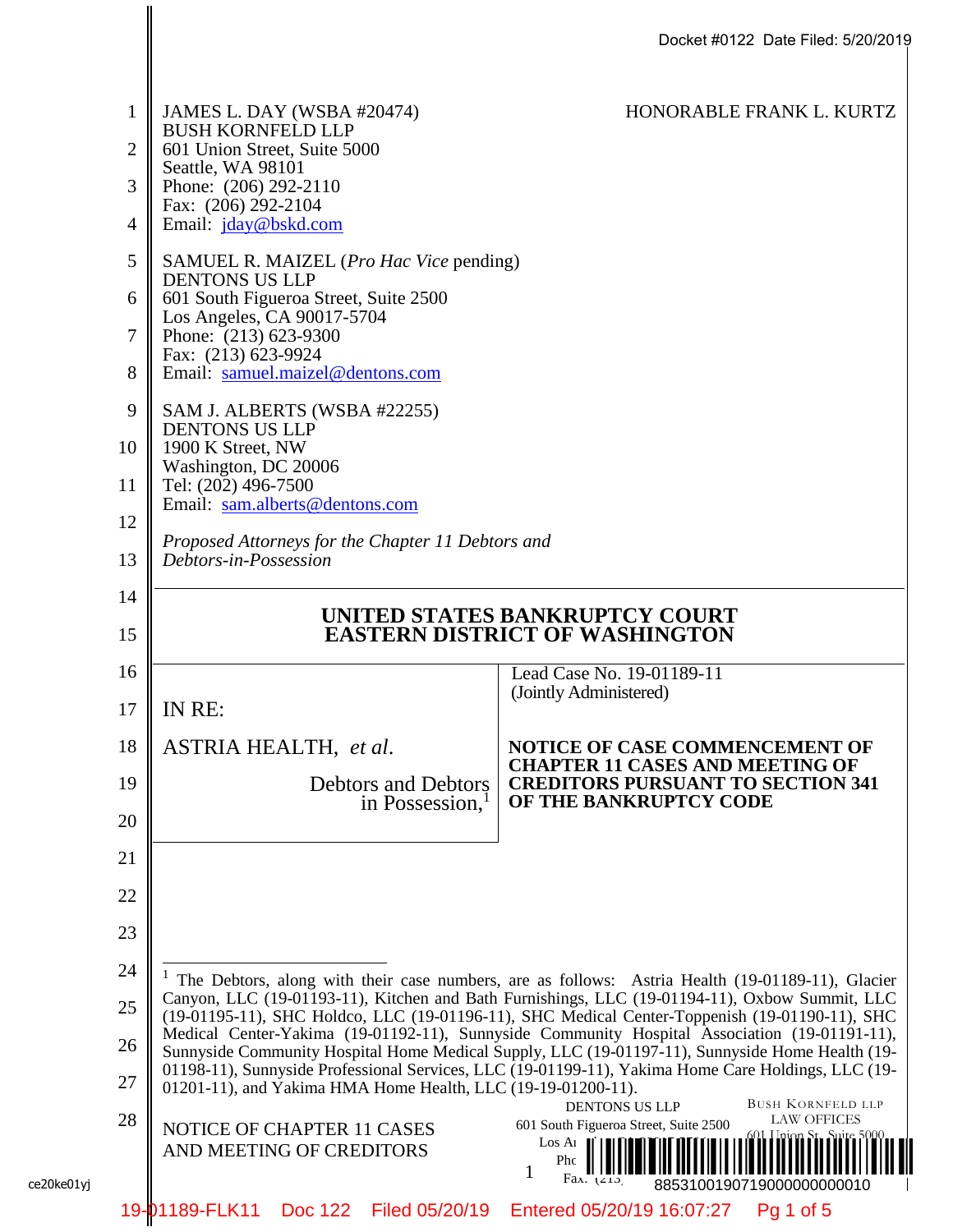## **TO ALL INTERESTED PARTIES:**

2

3

4

5

6

7

8

9

10

1

**COMMENCEMENT OF CASES:** On May 6, 2019, the entities listed below (collectively, the "Debtors") filed voluntary petitions for relief under chapter 11 of title 11 of the United States Code, 11 U.S.C. § § 101-1330 (the "Bankruptcy Code"), with the United States Bankruptcy Court for the Eastern District of Washington (the "Court"), and an order for relief has been entered. The Debtors' chapter 11 cases are being jointly administered under Case No. 19-01189-11. You may be a creditor of one of the Debtors. THIS NOTICE LISTS IMPORTANT DEADLINES. You may want to consult an attorney to protect your rights. All documents filed in this case may be inspected at the office of the clerk of the Court at 402 E. Yakima Avenue, Suite 200, Yakima, WA 98901 or at 904 W. Riverside Avenue, Suite 304, Spokane, WA 99201, or free online at [http://www.kccllc.net/ASTRIAHEALTH.](http://www.kccllc.net/ASTRIAHEALTH)

| Debtor(s)                                              | <b>Address</b>                                                                                 | Case No.    | Tax ID No.                                                                  |
|--------------------------------------------------------|------------------------------------------------------------------------------------------------|-------------|-----------------------------------------------------------------------------|
|                                                        | 900 W. Chestnut Avenue                                                                         |             |                                                                             |
| Astria Health                                          | Yakima, WA 98902                                                                               | 19-01189-11 | 81-3979675                                                                  |
|                                                        | 900 West Chestnut Avenue                                                                       |             |                                                                             |
| Glacier Canyon, LLC                                    | Yakima, WA 98902                                                                               | 19-01193-11 | 37-1785811                                                                  |
| Kitchen and Bath                                       | 1016 Tacoma Avenue                                                                             |             |                                                                             |
| Furnishings, LLC                                       | Sunnyside, WA 98944                                                                            | 19-01194-11 | 30-0888892                                                                  |
|                                                        | 1016 Tacoma Avenue                                                                             |             |                                                                             |
| Oxbow Summit, LLC                                      | Sunnyside, WA 98944                                                                            | 19-01195-11 | 47-4281399                                                                  |
|                                                        | 900 W. Chestnut Avenue                                                                         |             |                                                                             |
| <b>SHC Holdco, LLC</b>                                 | Yakima, WA 98902                                                                               | 19-01196-11 | 82-2369193                                                                  |
| <b>SHC Medical Center -</b>                            | 502 W. 4 <sup>th</sup> Avenue                                                                  |             |                                                                             |
| Toppenish                                              | Toppenish, WA 98948                                                                            | 19-01190-11 | 81-4670687                                                                  |
| <b>SHC Medical Center -</b>                            | 110 S. $9th$ Avenue                                                                            |             |                                                                             |
| Yakima                                                 | Yakima, WA 98902                                                                               | 19-01192-11 | 81-4653630                                                                  |
| <b>Sunnyside Community</b>                             | 1016 Tacoma Avenue                                                                             |             |                                                                             |
| <b>Hospital Association</b>                            | Sunnyside, WA 98944                                                                            | 19-01191-11 | 91-1286274                                                                  |
| <b>Sunnyside Community</b>                             | 812 Miller Avenue                                                                              |             |                                                                             |
| <b>Hospital Home Medical</b>                           | Suite A                                                                                        |             |                                                                             |
| Supply, LLC                                            | Sunnyside, WA 98944                                                                            | 19-01197-11 | 47-1344646                                                                  |
|                                                        | 812 Miller Avenue                                                                              |             |                                                                             |
|                                                        | Suite A                                                                                        |             |                                                                             |
| Sunnyside Home Health                                  | Sunnyside, WA 98944                                                                            | 19-01198-11 | 81-4552945                                                                  |
| <b>Sunnyside Professional</b>                          | 1016 Tacoma Avenue                                                                             |             |                                                                             |
| Services, LLC                                          | Sunnyside, WA 98944                                                                            | 19-01199-11 | 47-5499567                                                                  |
| NOTICE OF CHAPTER 11 CASES<br>AND MEETING OF CREDITORS | <b>DENTONS US LLP</b><br>601 South Figueroa Street, Suite 2500<br>2 Los Angeles, CA 90017-5704 |             | <b>BUSH KORNFELD LLP</b><br><b>LAW OFFICES</b><br>601 Union St., Suite 5000 |
| 110982018\V-4                                          | Phone: (213) 623-9300                                                                          |             | Seattle, Washington 98101-2373<br>Telephone (206) 292-2110                  |
| 19-01189-FLK11<br><b>Doc 122</b>                       | Entered <sup>8</sup> 05920149928.07:27<br>Filed 05/20/19                                       |             | Fappily (2005-202-2104                                                      |

ce20ke01yj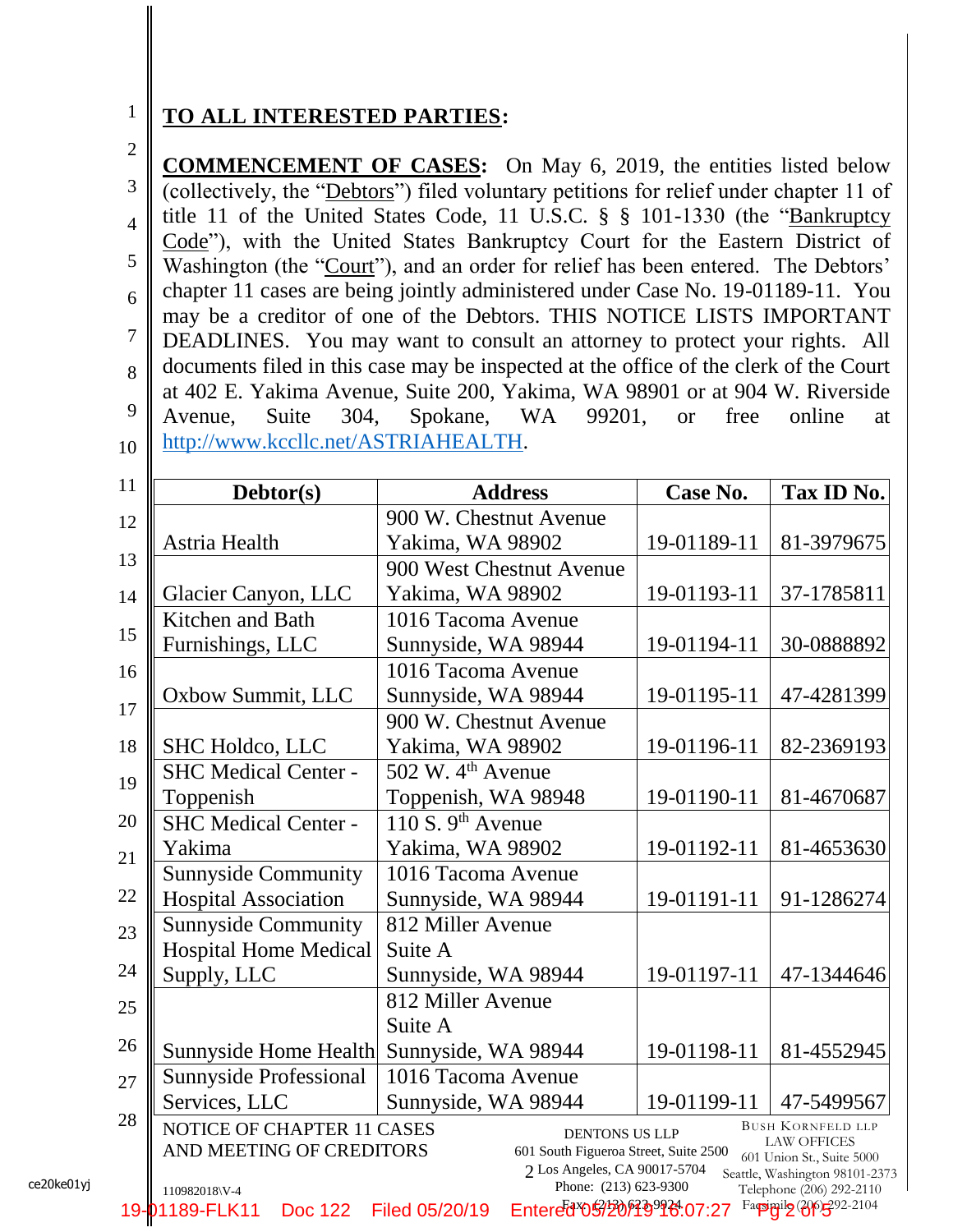|                | Yakima HMA Home                   | 7 S. $10^{th}$ Avenue                                                        |             |            |
|----------------|-----------------------------------|------------------------------------------------------------------------------|-------------|------------|
|                | Health, LLC                       | Yakima, WA 98902                                                             | 19-01200-11 | 27-0173556 |
|                | Yakima Home Care<br>Holdings, LLC | 7 S. $10^{th}$ Avenue                                                        |             |            |
|                |                                   | Yakima, WA 98902                                                             | 19-01201-11 | 81-3825537 |
| $\overline{A}$ |                                   |                                                                              |             |            |
|                |                                   | <b>OTHER NAMES USED:</b> Sunnyside Healthcare, Regional Health, Sanovida,    |             |            |
|                |                                   | LLC, Toppenish Community Hospital, St. Elizabeth's Hospital, Yakima Regional |             |            |
|                |                                   | Medical and Cardiac Center, Astria Regional Medical Center, Sunnyside        |             |            |
|                |                                   | Community Hospital & Clinics, Astria Sunnyside Hospital, and Astria Home     |             |            |
|                | Health.                           |                                                                              |             |            |

8

9 10 11 12 13 14 15 **PURPOSE OF CHAPTER 11 FILING:** Chapter 11 of the Bankruptcy Code enables a debtor to reorganize or liquidate pursuant to a plan of reorganization. A plan is not effective unless approved by the Court at a confirmation hearing. Creditors will be given notice concerning any plan and will be given notice if this case is dismissed or converted to another chapter of the Bankruptcy Code. The Debtors will remain in possession of their property and will continue to operate their businesses unless a trustee is appointed. No motion to appoint a trustee has been filed at this time. Creditors may be sent a copy of the plan and a disclosure statement describing the plan. Creditors may have the opportunity to vote on the plan. Creditors will be sent notice of the date of the confirmation hearing and may object to confirmation of the plan and attend the confirmation hearing.

16

ce20ke01yj

17 18 19 20 21 22 23 24 **CREDITORS MAY NOT TAKE CERTAIN ACTIONS:** A creditor is anyone to whom one or more Debtors owe money or property. Under the Bankruptcy Code, the Debtors are granted certain protection against creditors. Common examples of prohibited actions by creditors include contacting the Debtors to demand repayment, taking action against the Debtors to collect money owed to creditors or to take property of the Debtors, and starting or continuing foreclosure actions, repossessions, wage deductions, or refusing service or terminating a contract or lease without prior Court approval. If unauthorized actions are taken against the Debtors, the Court may penalize the creditor who takes them. A creditor who is considering taking action against the Debtors or property of the Debtors should review section 362 of the Bankruptcy Code and may wish to seek legal advice.

- 25 26 27 **MEETING OF CREDITORS:** The Debtors' representative, as specified in Federal Rule of Bankruptcy Procedure 9001(5), is required to appear at a meeting of creditors on the date and at the place set forth below for the purpose of being examined under oath. Attendance by creditors at the meeting is welcomed, but not
- 110982018\V-4  $28 \parallel$  NOTICE OF CHAPTER 11 CASES DENTONS US LLP AND MEETING OF CREDITORS 3 Los Angeles, CA 90017-5704 LAW OFFICES 601 Union St., Suite 5000 Seattle, Washington 98101-2373 Telephone (206) 292-2110 Fappilg (206) 292-2104 DENTONS US LLP 601 South Figueroa Street, Suite 2500 Phone: (213) 623-9300 Entered\*059201499936.07:27 19-01189-FLK11 Doc 122 Filed 05/20/19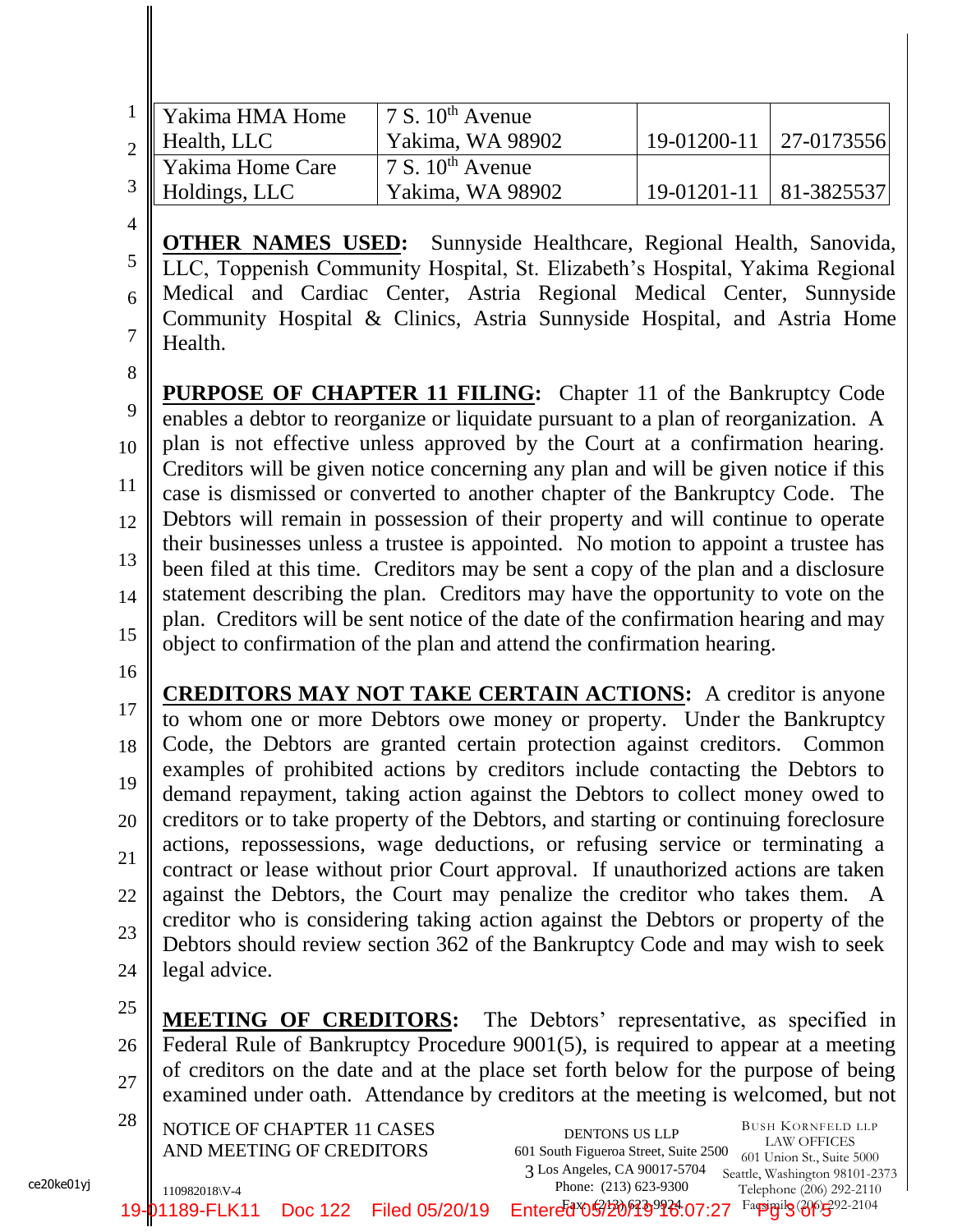| $\mathbf{1}$<br>$\overline{2}$<br>3        | required. At the meeting, creditors may examine the Debtors' representative. The<br>meeting may be continued or adjourned from time to time by notice at the meeting,<br>without further written notice to creditors.<br>DATE, TIME AND LOCATION OF MEETING OF CREDITORS                                                                                                                                                                                                                                                                                                                                                                                                                                                                                                          |
|--------------------------------------------|-----------------------------------------------------------------------------------------------------------------------------------------------------------------------------------------------------------------------------------------------------------------------------------------------------------------------------------------------------------------------------------------------------------------------------------------------------------------------------------------------------------------------------------------------------------------------------------------------------------------------------------------------------------------------------------------------------------------------------------------------------------------------------------|
| $\overline{4}$<br>5<br>6<br>$\overline{7}$ | Date: June 20, 2019<br>Time: 10:00 a.m.<br>Location: Red Lion Hotel Yakima Center, 607 E. Yakima Avenue, Yakima, WA<br>98901                                                                                                                                                                                                                                                                                                                                                                                                                                                                                                                                                                                                                                                      |
| 8<br>9<br>10<br>11<br>12<br>13<br>14       | <b>PROOF OF CLAIM:</b> Schedules of creditors will be filed pursuant to Federal<br>Rule of Bankruptcy Procedure 1007. A proof of claim is a signed statement<br>describing a creditor's claim. Any creditor holding a scheduled claim that is not<br>listed as disputed, contingent, or unliquidated as to amount may, but is not required<br>to, file a proof of claim in these cases. Creditors whose claims are not scheduled or<br>whose claims are listed as disputed, contingent, or unliquidated as to amount and<br>who desire to participate in these cases or share in any distribution must file their<br>proofs of claim. A creditor who desires to rely on the schedules of creditors has the<br>responsibility for determining that the claim is listed accurately. |
| 15<br>16<br>17<br>18<br>19<br>20           | A proof of claim may be filed at any time prior to the deadline established by the<br>Court. THE DEADLINE TO FILE A PROOF OF CLAIM IN THESE CASES IS<br>AUGUST 5, 2019. A proof of claim form may be found at www.uscourts.gov or at<br>http://www.kccllc.net/ASTRIAHEALTH. Proofs of claim in this case may be filed<br>at 904 W. Riverside Avenue, Suite 304, PO Box 2164, Spokane, WA 99201 in<br>person, via US Mail, or by other hand delivery system, or electronically at<br>https://www.waeb.uscourts.gov/electronic-proof-claim-epoc. Facsimile and other<br>electronic delivery methods are not acceptable.                                                                                                                                                             |
| 21<br>22<br>23<br>24<br>25<br>26<br>27     | <b>DISCHARGE OF DEBTS:</b> Confirmation of a chapter 11 plan may result in a<br>discharge of debts, which may include all or part of your claim. See section<br>1141(d) of the Bankruptcy Code. A discharge means that you may never try to<br>collect your claim from any of the Debtors, except as provided in the plan. If<br>section 523(c) applies to your claim and you seek to have it excepted from<br>discharge, you must start a judicial proceeding by filing a complaint and paying the<br>filing fee in the office of the clerk of the Court by the deadline. THE DEADLINE<br>FOR FILING A COMPLAINT IS AUGUST 19, 2019.                                                                                                                                             |
| 28                                         | NOTICE OF CHAPTER 11 CASES<br><b>BUSH KORNFELD LLP</b><br>DENTONS US LLP<br><b>LAW OFFICES</b><br>AND MEETING OF CREDITORS<br>601 South Figueroa Street, Suite 2500<br>601 Union St., Suite 5000<br>4 Los Angeles, CA 90017-5704<br>Seattle, Washington 98101-2373<br>Phone: (213) 623-9300<br>Telephone (206) 292-2110<br>110982018\V-4<br>Faculty 2010-202-2104<br>Entered*05920149918.07:27<br>19-01189-FLK11<br><b>Doc 122</b><br>Filed 05/20/19                                                                                                                                                                                                                                                                                                                              |

ce20ke01yj